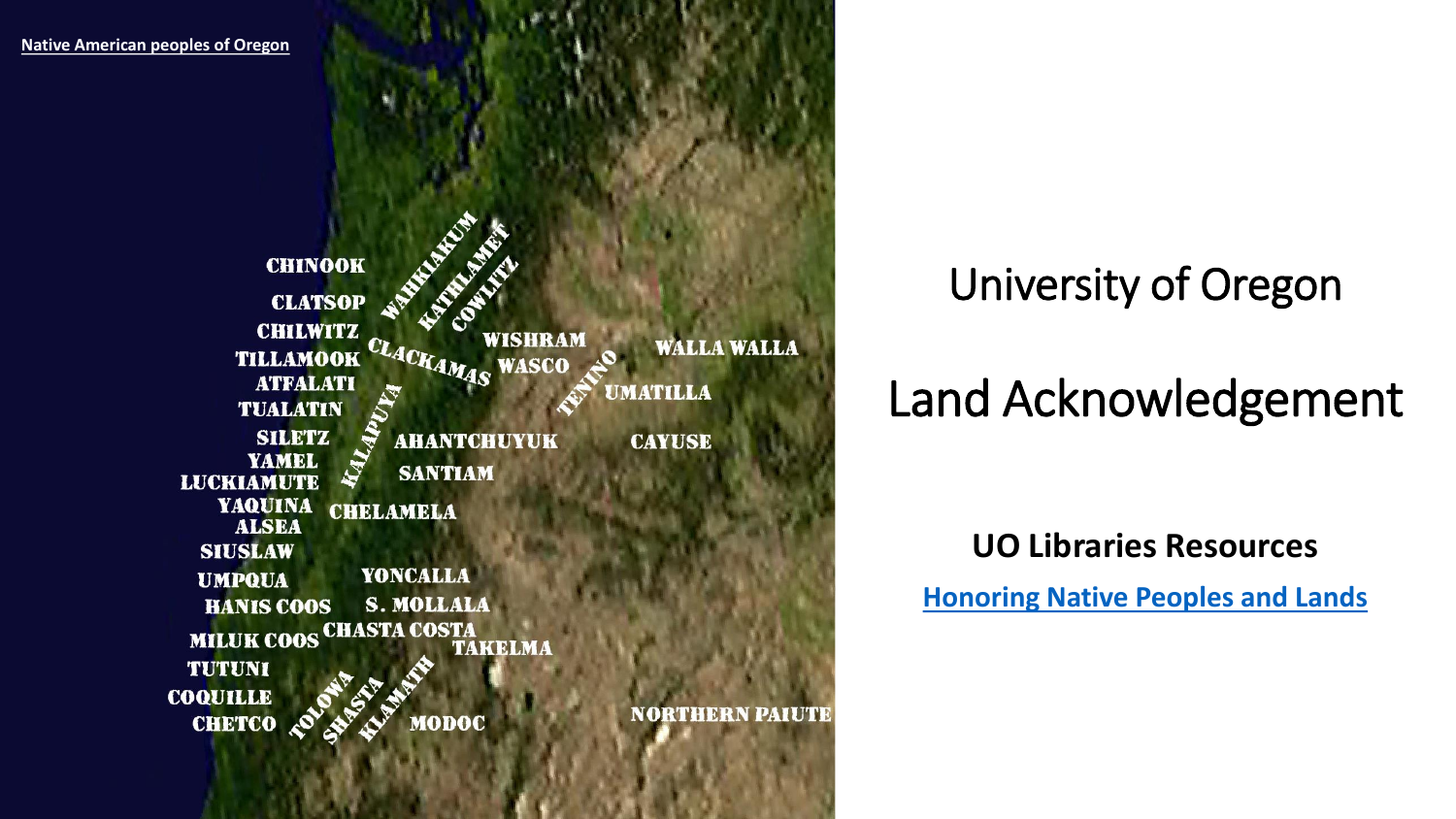### Land Acknowledgement

"The University of Oregon is located on Kalapuya Ilihi (Cal-uh-POO-yuh ILLihee), the traditional indigenous homeland of the Kalapuya people. Following treaties between 1851 and 1855, Kalapuya people were dispossessed of their indigenous homeland by the United States government and forcibly removed to the Coast Reservation in Western Oregon.



#### **[Kalapuyan languages](https://en.wikipedia.org/wiki/Kalapuyan_languages)**

One of the boulders engraved with Kalapuyan words along the paths of east [Alton Baker Park](https://en.wikipedia.org/wiki/Alton_Baker_Park) in [Eugene, Oregon](https://en.wikipedia.org/wiki/Eugene,_Oregon); this one is [next to the Willamette](https://en.wikipedia.org/wiki/Willamette_River)  River: *Whilamut* (meaning, Where the river ripples and runs fast)

- [Treaties between 1851 and](https://www.oregonencyclopedia.org/articles/kalapuya_treaty/#.YhWKR5PML3Y) 1855
- [Coast Reservation in](https://www.opb.org/artsandlife/series/brokentreaties/oregon-tribes-oral-history-broken-treaties/)  Western Oregon.

#### **[Kalapuya](https://en.wikipedia.org/wiki/Kalapuya)**

Esther Stutzman, a Kalapuya elder, leads her daughters in a [Kalapuya welcome song,](https://www.youtube.com/watch?v=pbKgqwFfZs4) 2009.

Total population

estimated 4,000

Regions with significant populations

[United States](https://en.wikipedia.org/wiki/United_States) [United States](https://en.wikipedia.org/wiki/United_States) ( [Oregon](https://en.wikipedia.org/wiki/Oregon))

Languages

[English language](https://en.wikipedia.org/wiki/English_language), formerly [Kalapuya language](https://en.wikipedia.org/wiki/Kalapuya_language)[\[1\]](https://en.wikipedia.org/wiki/Kalapuya#cite_note-1)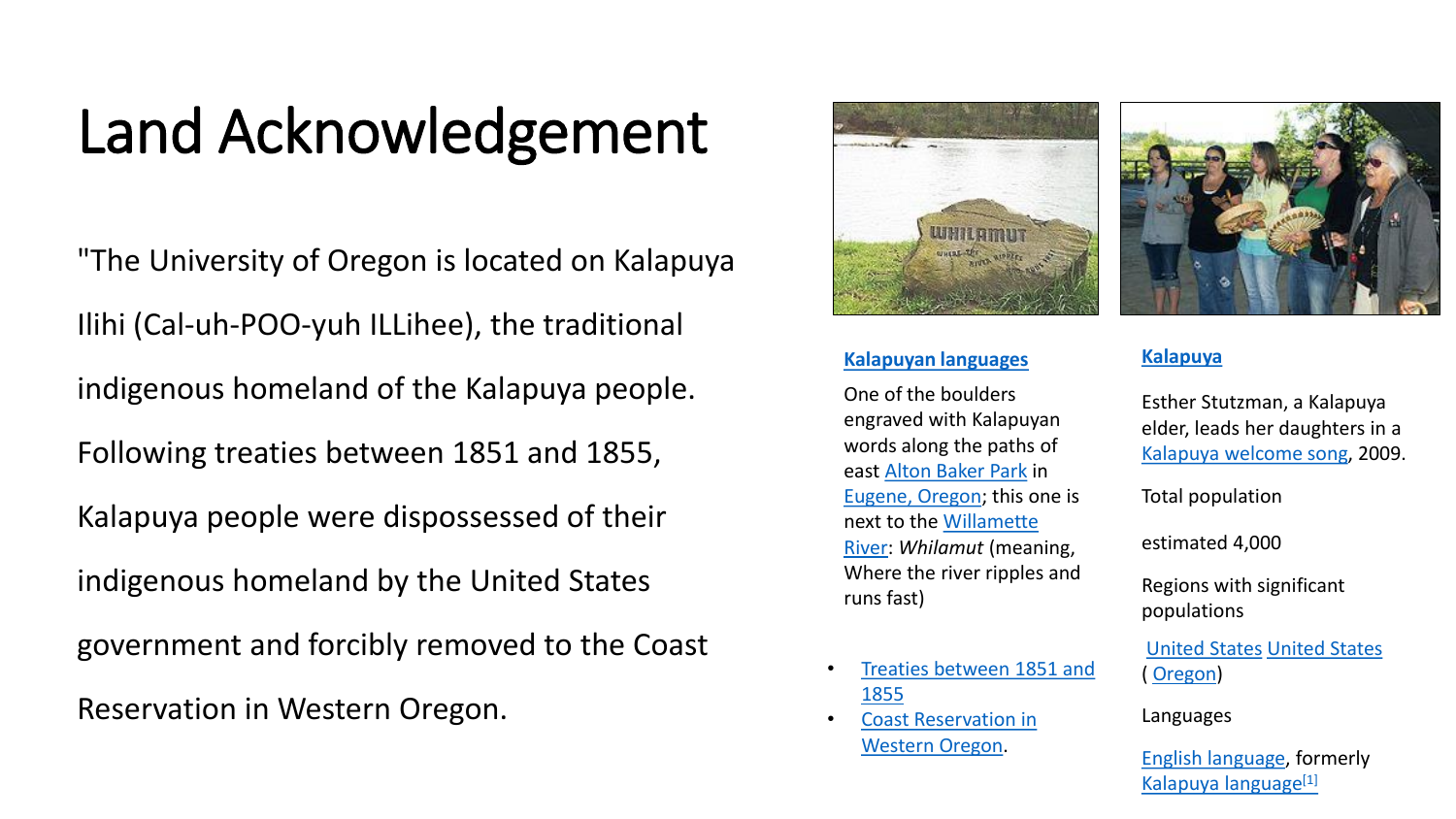## Land Acknowledgement

Today, descendants are citizens of the Confederated Tribes of Grand Ronde (rond) Community of Oregon and the Confederated Tribes of Siletz (suhLETZ) Indians of Oregon, and continue to make important contributions in their communities, at UO, across the land we now refer to as Oregon, and around the world.